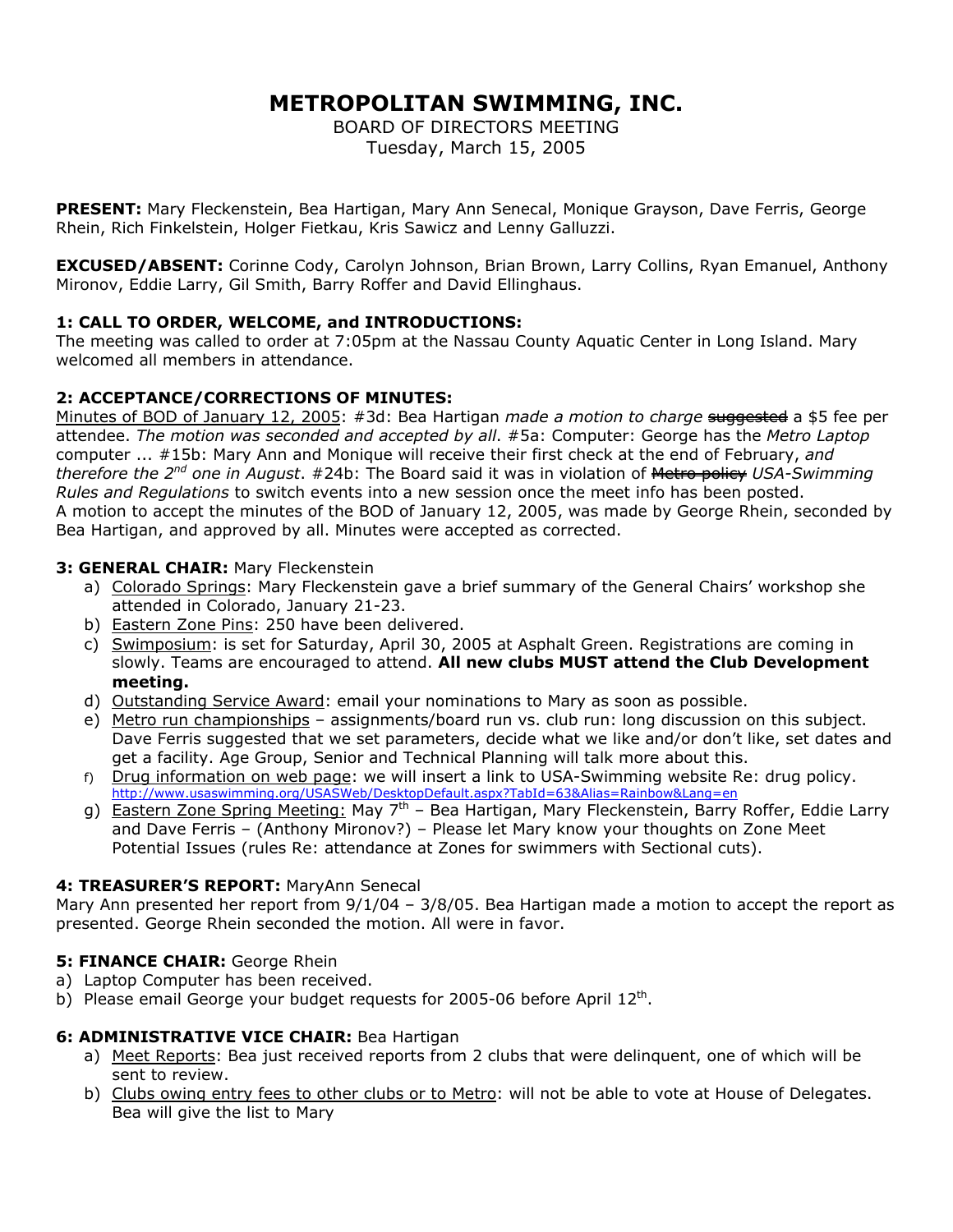# **7: SENIOR CHAIR:** Dave Ferris

- a) Pool selection for Summer Senior Mets must be decided soon.
- b) Eddie Larry, Dave Ferris and David Ellinghaus need to meet about next year's schedule.
- c) Metropolitan Swimming Club Development Program: Dave gave us a draft of the achievement program in support of USA-Swimming. Long discussion about it followed. Metro could decide on the criteria for our LSC. Dave Ferris made a proposal that the achievement program goes in concept for \$30,000 into the budget for 2005-06 for approval at the House of Delegates in May. Bea seconded the motion. All were in favor.

## **8: AGE GROUP CHAIR:** Eddie Larry

Eddie was unable to attend. There was a long discussion about the Zone Qualifier meet and the Eastern Zone rule about Sectional cuts.

## **9: COACHES REPRESENTATIVE:** Gil Smith

Gil was unable to attend.

# **10: ATHLETES' REPRESENTATIVES:** Ryan Emanuel and Anthony Mironov

Both Ryan and Anthony were absent.

## 11: TECHNICAL PLANNING: David Ellinghaus

David was unable to attend.

- a) Need to reserve the pool for JO's for next year if doing the same way
- b) Meeting with Age Group and Senior Chairs
- c) Continue research on Invitational vs. Metro Meets

## **12: OFFICIALS CHAIR:** Holger Fietkau and Kris Sawicz

- a) Holger received a letter from USA-Swimming about a meeting for officials (referees of 2 years or less) in Colorado Springs, May 28-30, 2005. Holger recommended that Chris Smith (LIAC) and Ann Fosteris (FLY) attend the meeting.
- b) A meeting about the Joe Stetz Scholarship will take place March 26<sup>th</sup>.

# 13: ZONE TEAM COORDINATOR: Barry Roffer

Barry was unable to attend. Everything is set for Zones.

#### **14: REGISTRATION COORDINATOR:** Barry Roffer

Barry was unable to attend. Reminder that coaches must update their certifications and have their certifications in their possession at meets.

#### **15: NATIONAL TIMES VERIFICATION/TOP 16:** Monique Grayson / Mary Ann Senecal

- a) Only a few names left in the Holding Tank.
- b) New transfers report which is really great.

#### 16: WEB PAGE COORDINATOR: Monique Grayson

a) Outdated information must be removed. We will sit down and check each page.

# 17: SAFETY COORDINATOR: Carolyn Johnson

Carolyn was unable to attend the meeting.

#### **18: HALL OF FAME:** Len Galluzzi

- a) HOF Dinner will be held on Tuesday, May 24<sup>th</sup> at Riccardo's Restaurant & Catering in Astoria, Queens.
- b) Announcement will go up on the website this week.

#### **19: DISABILITY COORDINATOR:** Corinne Cody

Corinne was unable to attend the meeting. The Disabilities Championships were cancelled.